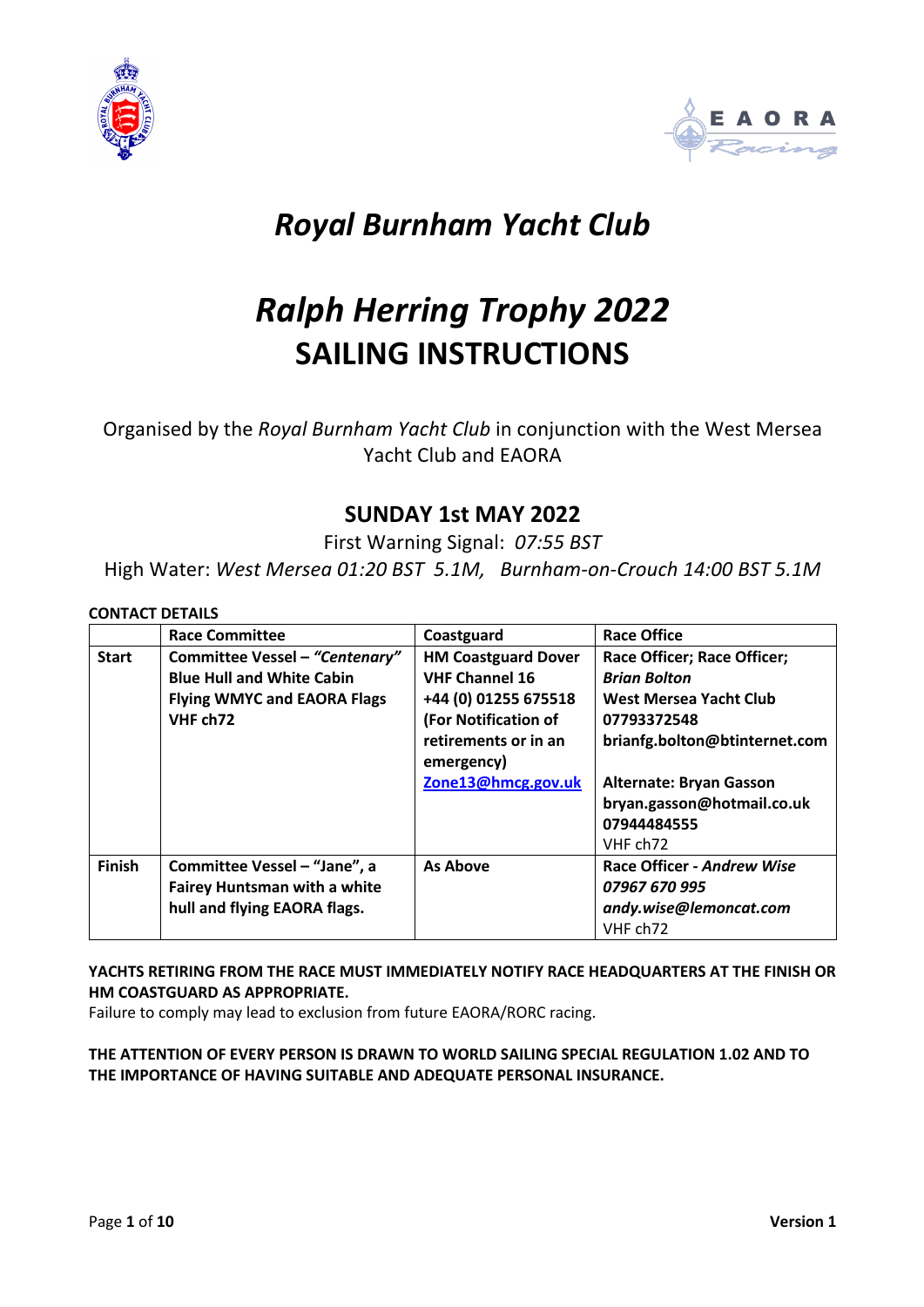



## **SAILING INSTRUCTIONS**

The responsibility for a boat's decision to participate in a race or to continue racing is hers alone. (RRS fundamental rule 4)

### **1. RULES**

- 1.1. The race will be governed by:
	- 1.1.1.The rules as defined in The Racing Rules of Sailing (RRS).
		- 1.1.1.1. RRS part 2 rules will be replaced with the right-of-way rules of the International Regulations for Preventing Collisions at Sea (IRPCAS) between the times of local sunset and sunrise; or government right-of-way rules if applicable.
	- 1.1.2.RYA Prescriptions to the Racing Rules can be found on the RYA Website. www.rya.org.uk
	- 1.1.3.World Sailing's Offshore Special Regulations Category 3 with Category 2 life rafts.
	- 1.1.4.The rules and regulations of appropriate Class rules; IRC Rules Parts A, B & C.
	- 1.1.5.The Notice of Race Part 1 is available from the EAORA Website and its General Rules apply to all EAORA races. The Notice of Race Part 2, also available from the EAORA Website, gives information about individual races. Both Documents may be modified by the Sailing Instructions for each race. www.eaora.org.uk
- 1.2. When a rule is modified by the Sailing Instructions, this shall take precedence over the Notice of Race, this changes RRS 63.7

#### **2. EQUIPMENT AND MEASUREMENT CHECKS**

2.1. A boat or equipment may be inspected at any time for compliance with the rules.

#### **3. NOTICES TO COMPETITORS**

3.1. Notices to competitors will be posted on the Official Notice Board at the RBYC. Notices will also be displayed on the EAORA website.

#### **4. IDENTITY AND NUMBER OF PERSONS ON BOARD CHECK**

- 4.1. Every yacht shall pass close by the start Committee Vessel, displaying her sail numbers and letters in the lifelines if no sail is hoisted and inform the Race Officer of the number of persons on board. This information may be transmitted to the Race Committee by VHF if an individual yacht is late for the start.
- 4.2. If there are fewer crew than on any crew list supplied to the Organising Authority, it is imperative that the Committee Boat is informed of the name(s) of the absent crew.

#### **5. START LINE**

- 5.1. The start line will be a line between the main mast of the Committee Vessel lying to the west of the Nass Beacon and an outer distance mark (Yellow Buoy with black flag) approximately 2 cables to the south of the Committee Vessel. Yachts start in an easterly direction leaving the Committee Vessel to port and the outer distance mark to starboard.
- 5.2. When separate class starts are being used, yachts whose Warning Signals have not been made shall keep clear of the starting line when other yachts are starting.

#### **6. STARTING TIMES AND SIGNALS**

- 6.1. The Race Committee will broadcast a time check by VHF radio (channel 72) at 07:50 BST using a countdown procedure and hoist an orange Code Flag.
- *6.2.* There shall be three starts as listed below.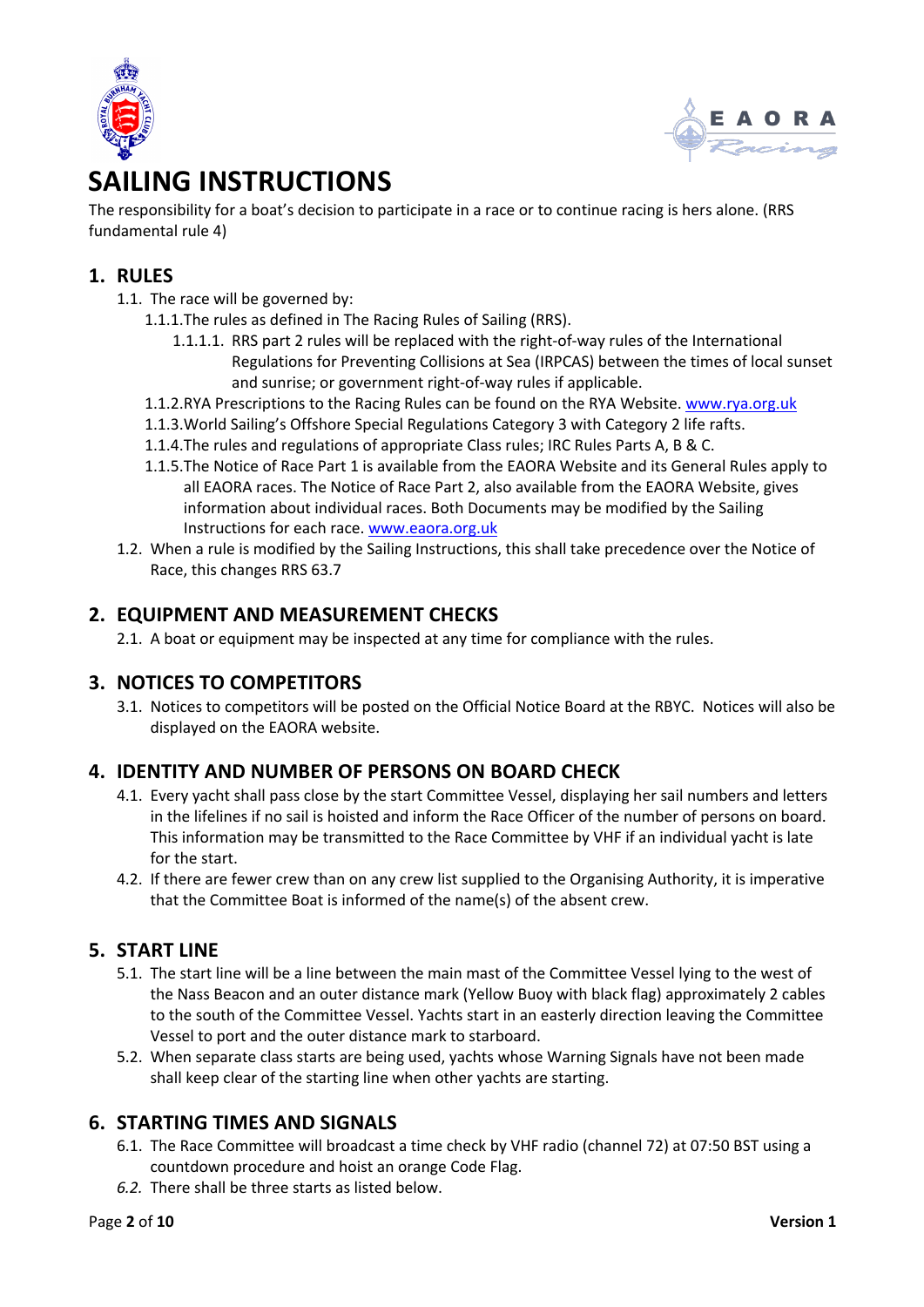



- *6.2.1.*The Race Committee may combine the fleets into one (or two) starts.
- *6.2.2.* Any change to the start sequence will be notified to competitors via an amendment to these Sailing Instructions which may be announced over the VHF.
- *6.2.3.* Any changed starts will be later than their published start time in this Sailing Instructions.
- 6.3. The numbers or names of yachts OCS may be broadcast by the Race Committee.

| Time (BST) | <b>CLASS</b>                 | <b>FLAG</b>              | <b>SOUND SIGNAL</b>   |  |
|------------|------------------------------|--------------------------|-----------------------|--|
| 07:55      | Class 3                      | <b>Numeral Pennant</b>   | One sound signal      |  |
|            |                              | raised 3                 |                       |  |
| 07:56      |                              | Code Flag P raised       | One sound signal      |  |
| 07:59      |                              | Code Flag P Lowered      | One long sound signal |  |
| 08:00      |                              | <b>Numeral Pennant 8</b> | One sound signal      |  |
|            |                              | lowered                  |                       |  |
|            |                              |                          |                       |  |
| 08:05      | Class <sub>2</sub>           | <b>Numeral Pennant 2</b> | One sound signal      |  |
|            |                              | raised                   |                       |  |
| 08:06      |                              | Code Flag P raised       | One sound signal      |  |
| 08:09      |                              | Code Flag P Lowered      | One long sound signal |  |
| 08:10      |                              | <b>Numeral Pennant</b>   | One sound signal      |  |
|            |                              | 2lowered                 |                       |  |
|            |                              |                          |                       |  |
| 08:15      | Class 1<br>Numeral Pennant 1 |                          | One sound signal      |  |
|            |                              | raised                   |                       |  |
| 08:16      |                              | Code Flag P raised       | One sound signal      |  |
| 08:19      |                              | Code Flag P Lowered      | One long sound signal |  |
| 08:20      |                              | <b>Numeral Pennant 1</b> | One sound signal      |  |
|            |                              | lowered                  |                       |  |

#### **7. THE COURSE**

- 7.1. The course for this race will be chosen by the race officer from the courses in Appendix A.
- 7.2. If a mark is not seen a yacht shall supply with the declaration satisfactory evidence that the mark has been passed correctly.

#### **8. AREAS THAT ARE OBSTRUCTIONS**

The following areas are designated as obstructions, and boats shall not enter them:

- 8.1. All Traffic Separation Schemes are Obstructions, except where a course is set that requires a TSS to be crossed. In this situation competitors should comply with IRPCS regulations.
- 8.2. Any area prohibited for navigation, such as nature reserves, bird or sea life sanctuaries, is an obstruction.
- 8.3. Oil and Gas fields, production platforms and associated structures, including tanker moorings, storage tankers and platforms on pipelines. Technical installations generally exhibit Morse code "U" lights (2 FL & 1 LFL), Aircraft Obstruction lights, and audible fog signals.
- 8.4. Navigation is prohibited within 500 metres of all such structures, including storage tankers which can swing about their moorings. Vessels manoeuvring in the vicinity of platforms and moorings should be given a wide berth.
- 8.5. Wind farms under construction are generally prohibited for navigation, whereas completed farms may be navigable if a distance of 500 m to any individual installation can be maintained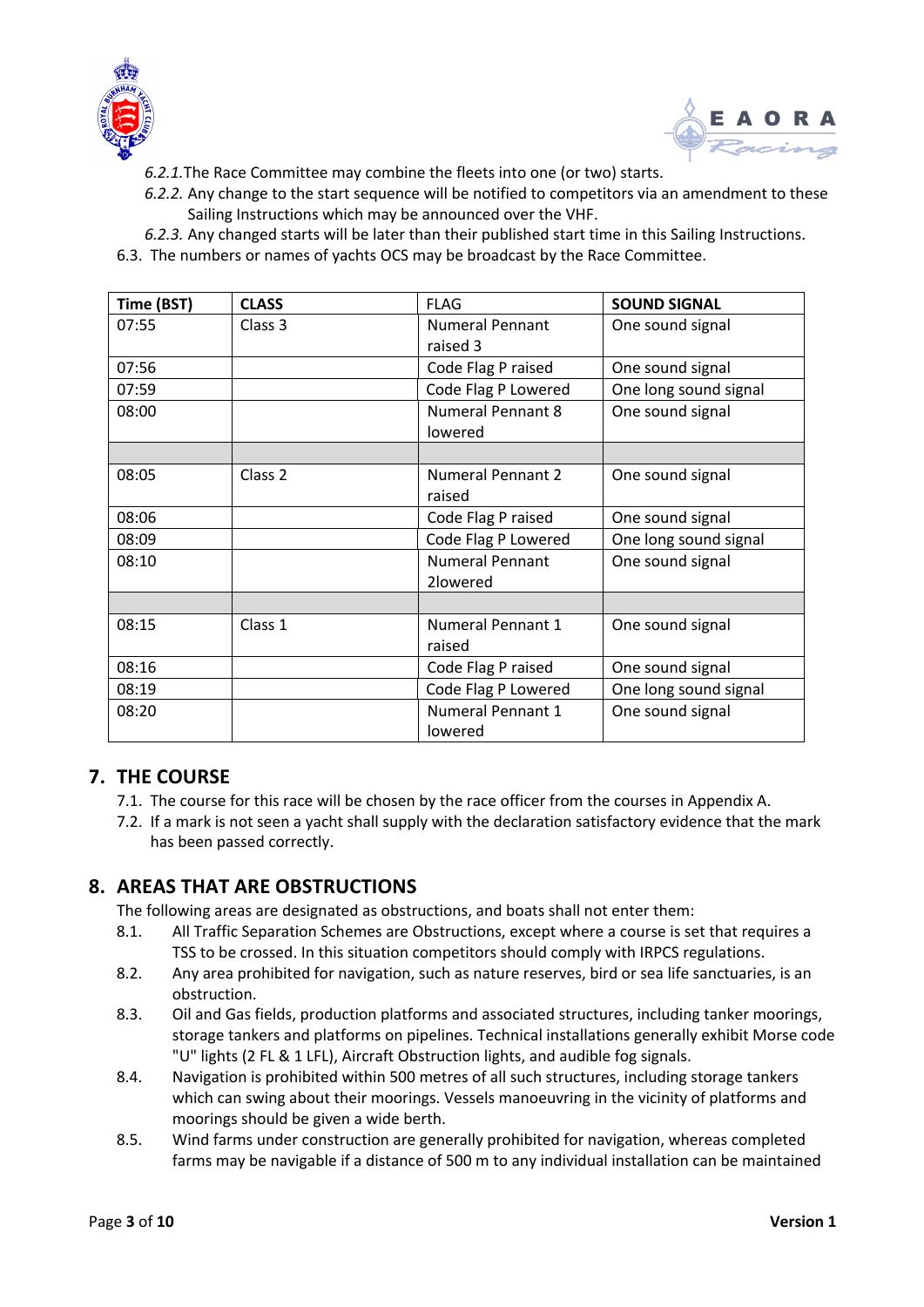



safely. Care should be taken to ensure that AIS is operable and a constant radio watch on VHF Ch 16 is maintained.

8.6. Any area reported as prohibited for navigation in Notices to Mariners is an obstruction. Boats shall comply when instructed to avoid areas by local authorities such as naval, law enforcement or technical installation guard units.

#### **9. COMMUNICATION**

- 9.1. The Race Committee may broadcast information on VHF ch72, call sign "Offshore One".
- 9.2. Yachts are reminded to keep a watch on VHF ch72 during the start and as requested at the finish.
- 9.3. Yachts are reminded of their legal obligation to keep a continuous watch on VHF Ch16

### **10. REPORTING IN A SLOW RACE OR ROUGH WEATHER (Force 7 and above)**

- 10.1. In the event of rough weather all Yachts shall endeavour to report to the Race Committee their whereabouts and status at reasonable intervals (if possible 4-hourly), and pass on information about other boats if known.
- 10.2. Inter-boat communication calls should when possible be on DSC or VHF ch16 as a calling Channel and VHF ch72 as a working Channel.
- 10.3. Yachts with communications in addition to VHF should act as a link, taking other boats' reports on VHF and passing them to the Race Committee or Coastguard.

#### **11. RETIREMENTS**

11.1. Yachts retiring should inform the Race Officer at the finish as soon as possible by telephone or VHF ch72 or inform HM Coastguard on +44 (0) 1255 675518 or by VHF ch16 that they have retired and their intentions.

#### **12. APPROACH TO THE FINISH**

- 12.1. All yachts are required to set listening watch on VHF ch72 when approximately 30 minutes from the finish and at that time to call "Offshore One" to advise Estimated Time of Arrival at the finish line.
- 12.2. At night or in poor visibility yachts should assist with identification at the finish line by calling "Offshore One" again on the final approach to the finish line. At all times be ready to assist with identification at the finish line and keep VHF watch until berthed. The PRO will maintain a watch on VHF ch72 and mobile phone.

#### **13. THE FINISH**

- 13.1. A line between the main mast of the Committee Vessel and the Crouch Buoy. Yachts finishing must leave the Crouch Buoy to Port and the Committee Boat to Starboard.
	- 13.1.1. If the Committee Vessel is not present competitors are required to take their own finish times – the time should be taken when the Crouch Buoy bears 150 degrees magnetic.
- 13.2. Finishing times shall be delivered to the EAORA Race Officer as soon as possible. If this is a separate watch then that watch must be checked against the official time clock.
- 13.3. Confirmation of Arrival: It is extremely important that every boat confirms her arrival as quickly as possible to the Committee Vessel, or Race Office when no Committee Vessel is on station. Boats failing to comply with this rule may find themselves disqualified from the race.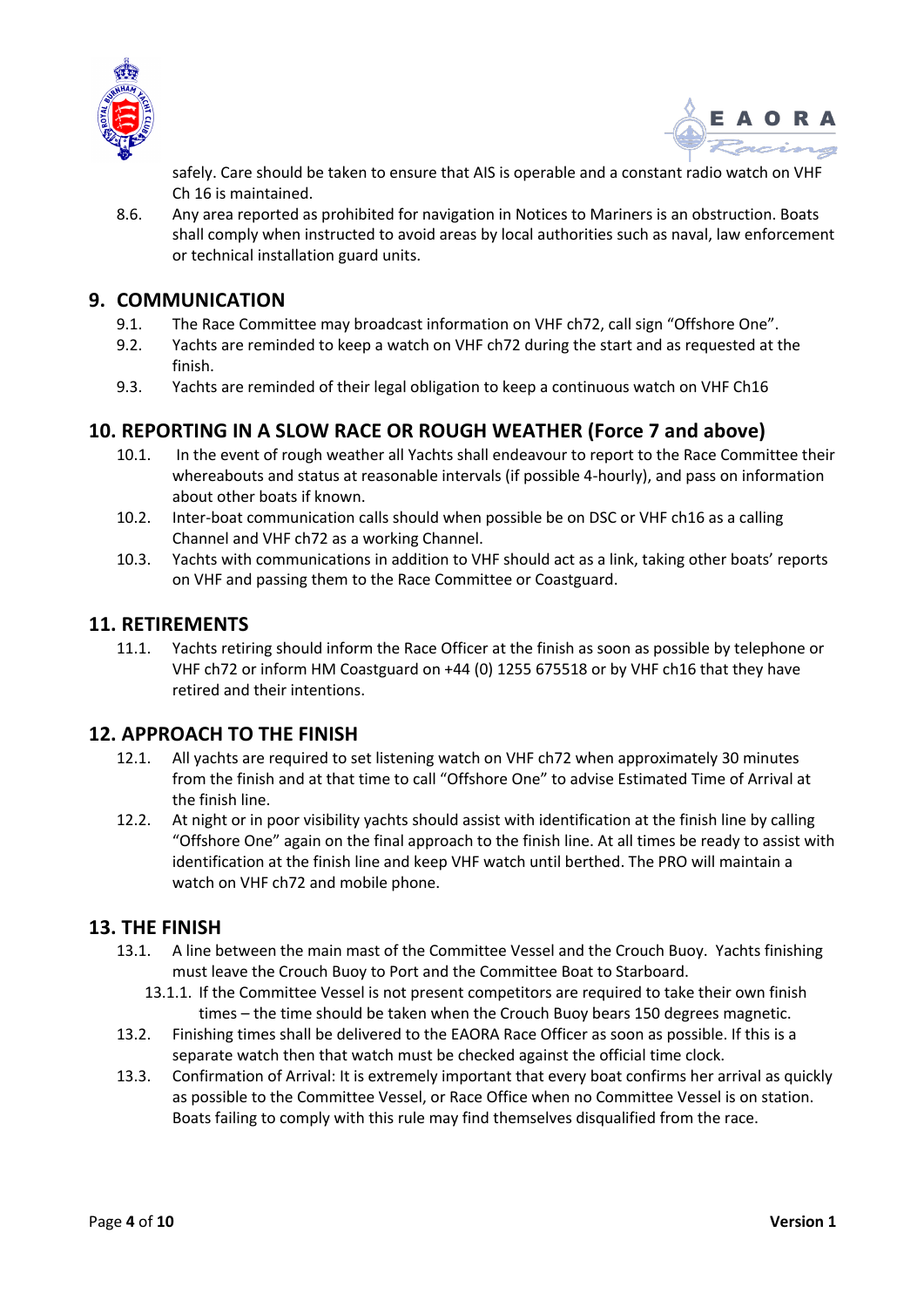



## **14. DECLARATIONS**

- 14.1. Competitors are reminded that under EAORA Notice of Race Part 1 para 14 they are required to complete a Declaration Form. Yachts shall complete a Declaration Form and submit it to the PRO as soon as possible after the race. In the event of a yacht not entering the finish port, the Declaration maybe Text to Race Officer's mobile or e-mail. Failure to comply with this rule may result in the yacht being excluded from the results.
- 14.2. When a yacht retires from the race, she shall write the reasons on her Declaration Form.
- 14.3. Declarations can be made by Paper, Text or email and must include: Yacht Name, Sail Number, Finish Time (BST), yacht ahead, yacht astern.
- 14.4. Give a Mobile Number if text is to be used.

#### **15. SCORING**

- 15.1. EAORA will supply all race result details as soon as possible after the race has finished such that points can be awarded in all series and Trophies/medallions awarded.
- 15.2. Where necessary, EAORA yachts will be extracted from the results and rescored within the EAORA classes and awarded points within the EAORA series and Presented with the relevant race prizes.

### **16. PENALTY SYSTEM**

- 16.1. Scoring Penalty:
	- 16.1.1. When the right-of-way rules of IRPCAS apply (between the hours of sunset and sunrise) a scoring penalty applies (RRS 44.3).
	- 16.1.2. The scoring penalty will be 10 minutes added to the boat's corrected time for each penalty.
	- 16.1.3. When a scoring penalty does not apply, a yacht may take a Two Turns Penalty for breaking a rule of RRS Part 2 or a One Turn Penalty when she may have broken RRS 31, as described in RRS 44.2.
- 16.2. Standard Penalties:
	- 16.2.1. When at a boat's starting signal she is subject to RRS 29.1 Individual Recall and she fails to comply with RRS 29.1 to start correctly, the Race Committee shall, without a hearing, apply a time penalty of 20%. This changes RRS63.1 and A5.
	- 16.2.2. For a breach of RRS 28 (Sailing the Course) the Race Committee shall, without a hearing, apply a time penalty of 20%. This changes RRS63.1 and A5.
	- 16.2.3. For a breach of any area designated an Obstruction, i.e. Traffic Separation Schemes, the Race Committee shall, without a hearing, apply a standard time penalty of 20%, unless the breach was unavoidable and unintentional, and no advantage was gained. This changes RRS 63.1 and A5.
- 16.3. Should the Race Committee consider a standard penalty to be inappropriate, it shall protest the boat.
- 16.4. If, in a valid hearing brought by the Race Committee under Sailing Instruction 20.2.4 or by another boat, a boat is found to have infringed RRS 28, 29.1 or the Sailing Instructions, the penalty will be at the discretion of the Protest Committee but will not be less than the standard penalty.
- 16.5. Grounds for Protest:
	- 16.5.1. Breaches of SI 5, 7 and 18 will not be grounds for protest by a boat. This changes RRS 60.1a.
- 16.6. Other Penalties:
	- 16.6.1. When the Protest Committee decides that a boat that is party to a protest hearing has broken a rule other than RRS Part 1 and 2 and that no serious damage or injury was caused and no significant advantage has been gained, it may apply a time penalty of 20%. Should the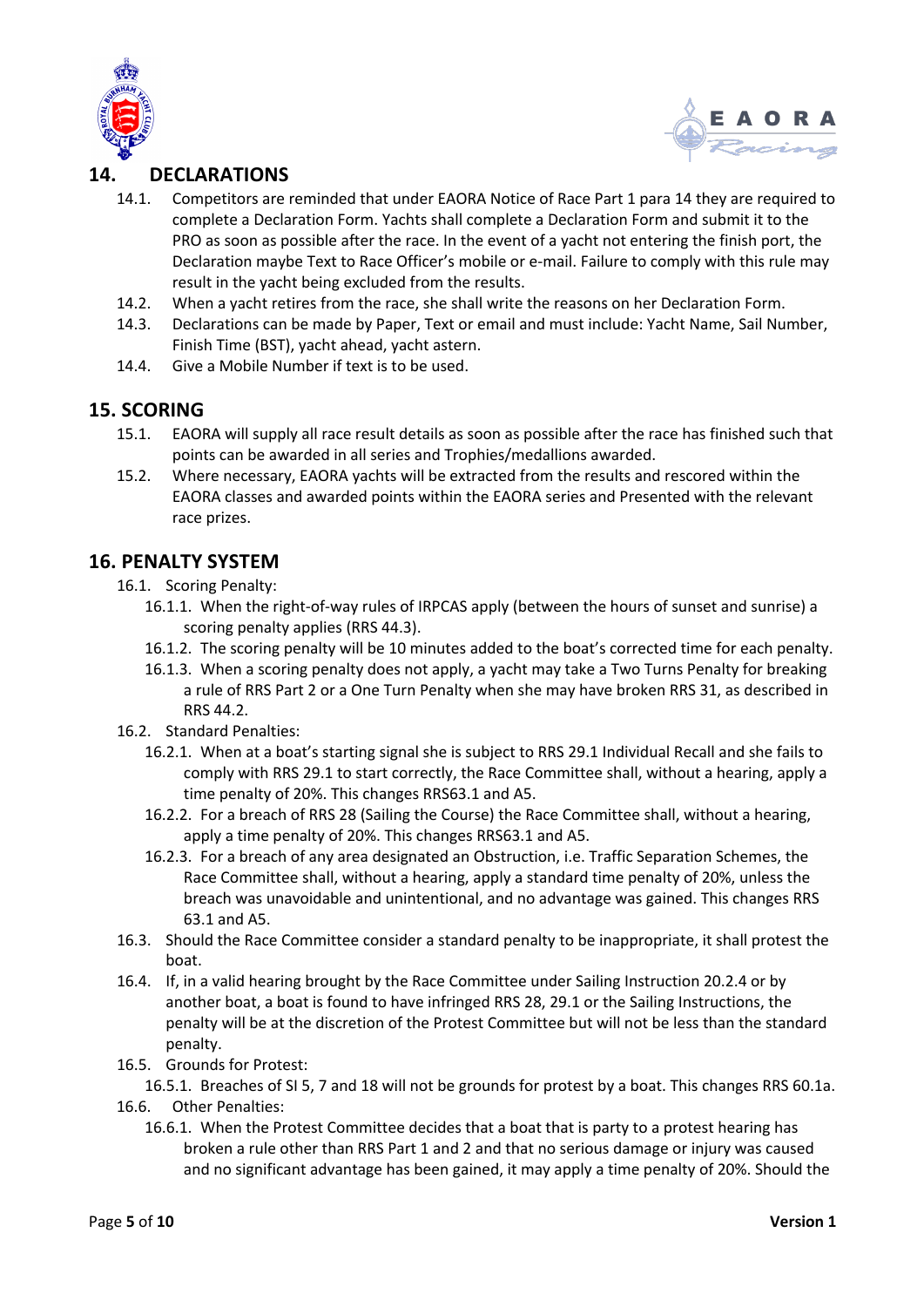



Protest Committee decide that the breach was minor and unintentional it may at its discretion choose to give a warning.

## **17. PROTESTS AND REQUESTS FOR REDRESS**

- 17.1. Protests may be written on plain paper when Protest forms are not available. Protests and requests for redress or reopening shall be delivered to the race office within the appropriate time limit.
- 17.2. The protest time limit is 3 hours after the protesting boat finishes.
- 17.3. Notices will be posted no later than 30 minutes after the protest time limit for the last boat to finish the race.
- 17.4. The notification of a Protest by the Race or Protest Committee against a competitor as required under RRS 61.1(b) or (c) shall consist of a notice on the Official Notice Board.

#### **18. TROPHIES AND PRIZES**

RALPH HERRING TROPHY (1ST OVERALL) CECIL GATTI TROPHY (1<sup>ST</sup> RBYC YACHT ON CORRECTED TIME) RBYC TROPHY (1ST EAORA CLASS 1), RBYC ROSE BOWL (1ST EAORA CLASS 2) RBYC TROPHY (1ST EAORA CLASS 3)

#### **19. RISK STATEMENT**

- 19.1. Rule 4 of the Racing Rules of Sailing states: "The responsibility for a boat's decision to participate in a race or to continue racing is hers alone."
- 19.2. Sailing is by its nature an unpredictable sport and therefore inherently involves an element of risk. By taking part in the event, each competitor agrees and acknowledges that:
	- 19.2.1. they are aware of the inherent element of risk involved in the sport and accept responsibility for the exposure of themselves, their crew and their boat to such inherent risk whilst taking part in the event;
	- 19.2.2. they are responsible for the safety of themselves, their crew, their boat and their other property whether afloat or ashore;
	- 19.2.3. they accept responsibility for any injury, damage or loss to the extent caused by their own actions or omission;
	- 19.2.4. their boat is in good order, equipped to sail in the event and they are fit to participate;
	- 19.2.5. the provision of a race management team, other officials and volunteers by the event organiser does not relieve them of their own responsibilities;
	- 19.2.6. they are responsible for ensuring that their boat is equipped and seaworthy so as to face extremes of weather; that there is a crew sufficient in number, experience and fitness to withstand such weather; and that the safety equipment is properly maintained, stowed, in date and familiar to the crew.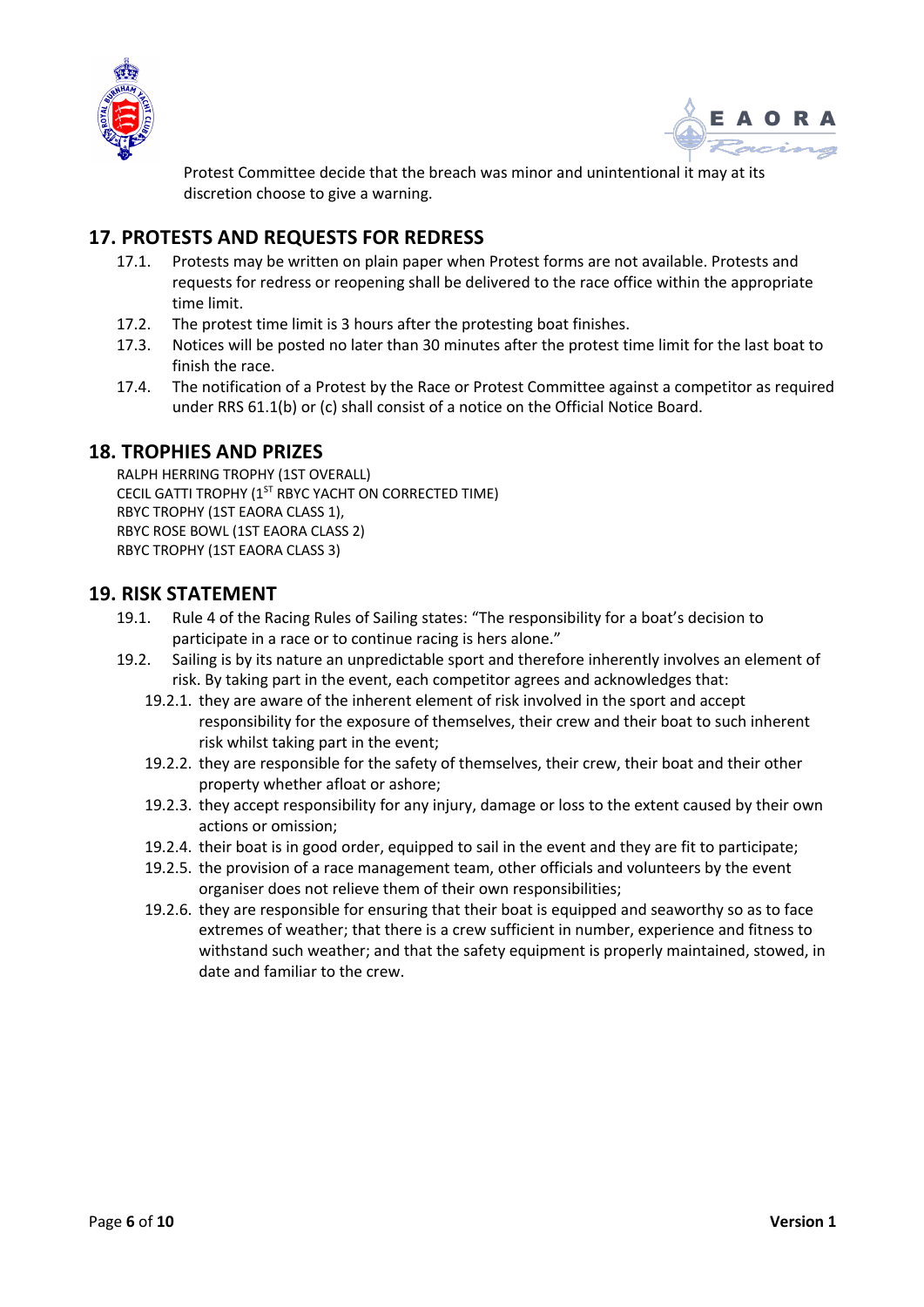



## **APPENDIX A OF THE SAILING INSTRUCTIONS**

Note – All positions are approximate and "not for navigation".

## **COURSE A**

| <b>Mark</b>                       | Leave to       | <b>DMS</b>   | <b>DMS</b>  |  |
|-----------------------------------|----------------|--------------|-------------|--|
| <b>Start - Nass Beacon</b>        |                | 51°45'48.9"N | 0°54'50.2"E |  |
| <b>Colne Bar</b>                  | P              | 51°43'60.0"N | 1°01'60.0"E |  |
| <b>N</b> Eagle                    | S              | 51°43'60.0"N | 1°04'00.0"E |  |
| <b>Wallet No 4</b>                | P              | 51°46'00.0"N | 1°16'60.0"E |  |
| <b>Medusa</b>                     | S              | 51°51'13.2"N | 1°20'21.9"E |  |
| <b>NE Gunfleet</b>                | S              | 51°50'09.0"N | 1°27'76.0"E |  |
| <b>Sunk Head Tower</b>            | S              | 51°46'39.1"N | 1°30'31.3"E |  |
| <b>Gunfleet Spit</b>              | P              | 51°45'18.9"N | 1°21'41.8"E |  |
| <b>West Sunk</b>                  | $\mathsf{P}$   | 51°44'20.0"N | 1°25'48.0"E |  |
| <b>Gunfleet Spit</b>              | $\mathsf{P}$   | 51°45'18.9"N | 1°21'41.8"E |  |
| <b>Barrow No 3</b>                | S              | 51°42'01.5"N | 1°20'14.3"E |  |
| <b>N</b> Middle                   | $\mathsf{P}$   | 51°41'21.7"N | 1°12'37.2"E |  |
| Whitaker                          | $\mathsf{P}$   | 51°41'26.2"N | 1°10'30.7"E |  |
| <b>Whitaker No 1</b>              | S              | 51°40'31.8"N | 1°05'24.0"E |  |
| <b>Swallowtail West</b>           | S              | 51°40'02.0"N | 1°02'38.0"E |  |
| <b>Sunken Buxey</b>               | $\overline{P}$ | 51°39'36.2"N | 1°00'45.2"E |  |
| <b>Outer Crouch No 1</b>          | S              | 51°38'42.3"N | 0°59'00.8"E |  |
| Finish - Crouch Buoy              | $\mathsf{P}$   | 51°37'39.0"N | 0°56'34.9"E |  |
| Distance - approximately 59 miles |                |              |             |  |

## **COURSE B**

| <b>No</b>      |                            |          | <b>Latitude</b> | Longitude   |
|----------------|----------------------------|----------|-----------------|-------------|
|                | <b>Mark</b>                | Leave to | <b>DMS</b>      | <b>DMS</b>  |
| $\mathbf{0}$   | <b>Start - Nass Beacon</b> |          | 51°45'48.9"N    | 0°54'50.2"E |
| 1              | <b>Colne Bar</b>           | P        | 51°44'00.0"N    | 1°02'00.0"E |
| 2              | <b>N</b> Eagle             | S        | 51°44'00.0"N    | 1°04'00.0"E |
| 3              | <b>Wallet No 4</b>         | P        | 51°46'00.0"N    | 1°17'00.0"E |
| 4              | <b>Wallet No 2</b>         | S        | 51°48'52.8"N    | 1°22'59.4"E |
| 5              | <b>NE Gunfleet</b>         | S        | 51°50'09.0"N    | 1°27'76.0"E |
| 6              | <b>West Sunk</b>           | S        | 51°44'20.0"N    | 1°25'48.0"E |
| $\overline{7}$ | <b>Gunfleet Spit</b>       | P        | 51°45'18.9"N    | 1°21'41.8"E |
| 8              | <b>Whitaker</b>            | S        | 51°41'26.2"N    | 1°10'30.7"E |
| 9              | <b>Swin Spitway</b>        | P        | 51°41'57.6"N    | 1°8'19.0"E  |
| 10             | <b>Swallowtail No 2</b>    | P        | 51°40'50.6"N    | 1°04'23.5"E |
| 11             | <b>Buxey Edge</b>          | S        | 51°40'39.4"N    | 1°3'29.4"E  |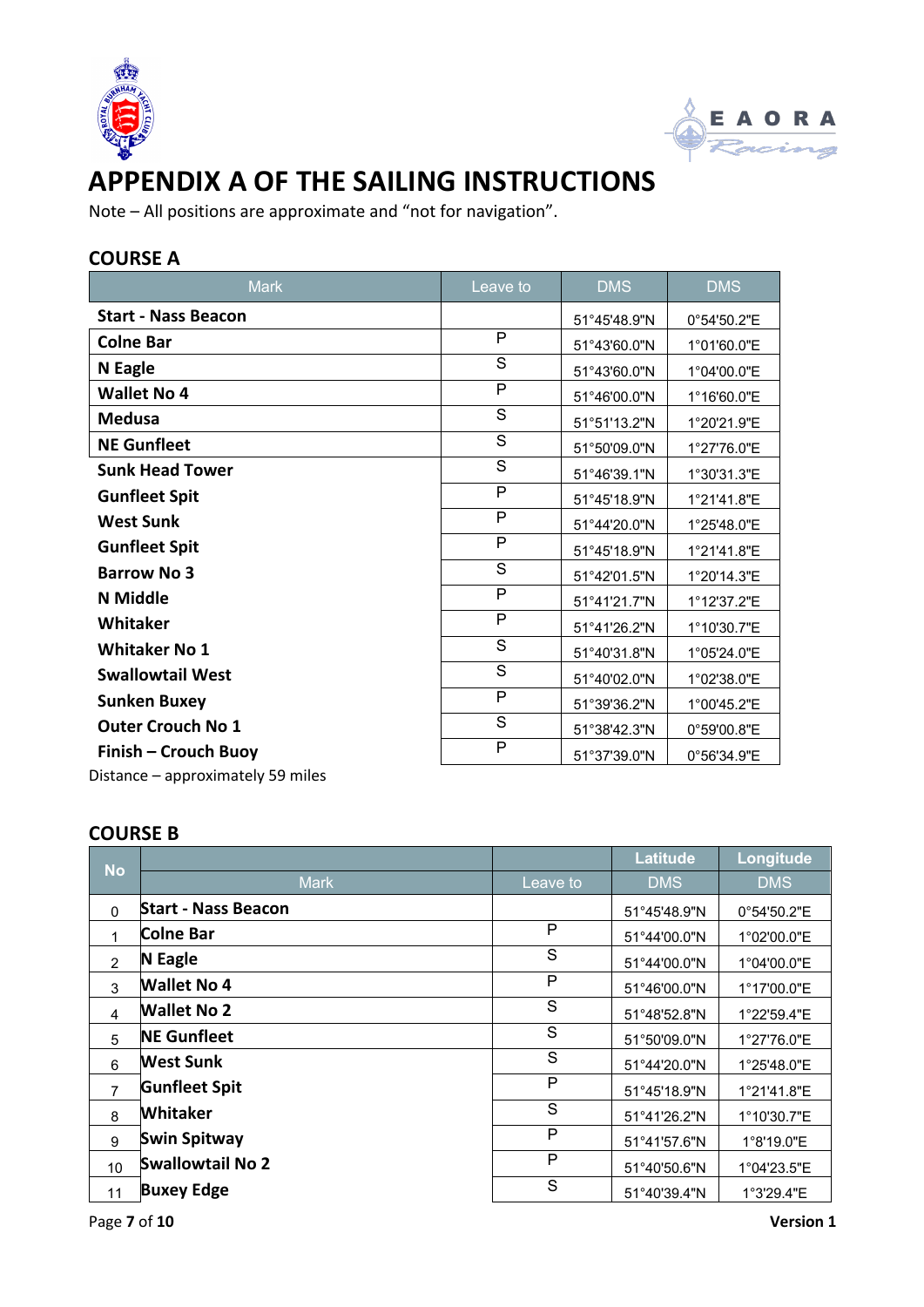

| P | 51°40'31.1"N          | 1°03'29.2"E           |  |  |
|---|-----------------------|-----------------------|--|--|
| S | $51^{\circ}40'02.0"N$ | 1°02'38.0"E           |  |  |
|   | 51°39'36.2"N          | 1°00'45.2"E           |  |  |
| S | 51°38'42.3"N          | 0°59'00.8"E           |  |  |
|   | $51^{\circ}37'39.0"N$ | $0^{\circ}56'34.9''E$ |  |  |
|   |                       |                       |  |  |

EAORA

Distance – approximately 49 miles

## **COURSE C**

|                                   |                              |              | <b>Latitude</b> | Longitude   |
|-----------------------------------|------------------------------|--------------|-----------------|-------------|
| <b>No</b>                         | <b>Mark</b>                  | Leave to     | <b>DMS</b>      | <b>DMS</b>  |
| $\Omega$                          | <b>Start - Nass Beacon</b>   |              | 51°45'48.9"N    | 0°54'50.2"E |
| 1                                 | <b>Colne Bar</b>             | P            | 51°44'00.0"N    | 1°02'00.0"E |
| $\overline{2}$                    | <b>N</b> Eagle               | S            | 51°44'00.0"N    | 1°04'00.0"E |
| 3                                 | <b>Wallet No 6</b>           | P            | 51°44'25.9"N    | 1°11'50.8"E |
| 4                                 | <b>Wallet No 4</b>           | P            | 51°46'00.0"N    | 1°17'00.0"E |
| 5                                 | <b>Holland Gap Diffusers</b> | P            | 51°48'07.3"N    | 1°13'26.0"E |
| 6                                 | <b>Wallet Spitway</b>        | P            | 51°42'51.6"N    | 1°7'19.3"E  |
| $\overline{7}$                    | Swin Spitway                 | $\mathsf{P}$ | 51°41'57.6"N    | 1°8'19.0"E  |
| 8                                 | Whitaker                     | S            | 51°41'26.2"N    | 1°10'30.7"E |
| 9                                 | Swallowtail No 1             | $\mathsf{P}$ | 51°41'24.0"N    | 1°07'30.0"E |
| 10                                | Swallowtail No 2             | P            | 51°40'50.6"N    | 1°04'23.5"E |
| 11                                | <b>Buxey Edge</b>            | S            | 51°40'39.4"N    | 1°3'29.4"E  |
| 12                                | <b>Swallowtail No 3</b>      | $\mathsf{P}$ | 51°40'31.1"N    | 1°03'29.2"E |
| 13                                | <b>Swallowtail West</b>      | S            | 51°40'02.0"N    | 1°02'38.0"E |
| 14                                | Sunken Buxey                 | P            | 51°39'36.2"N    | 1°00'45.2"E |
| 15                                | <b>Outer Crouch No 1</b>     | S            | 51°38'42.3"N    | 0°59'00.8"E |
| 16                                | Finish – Crouch              | ${\sf P}$    | 51°37'39.0"N    | 0°56'34.9"E |
| Distance - approximately 36 miles |                              |              |                 |             |

## **COURSE D**

The committee may announce a course "D" over the VHF before the start.

## **END OF SAILING INSTRUCTIONS**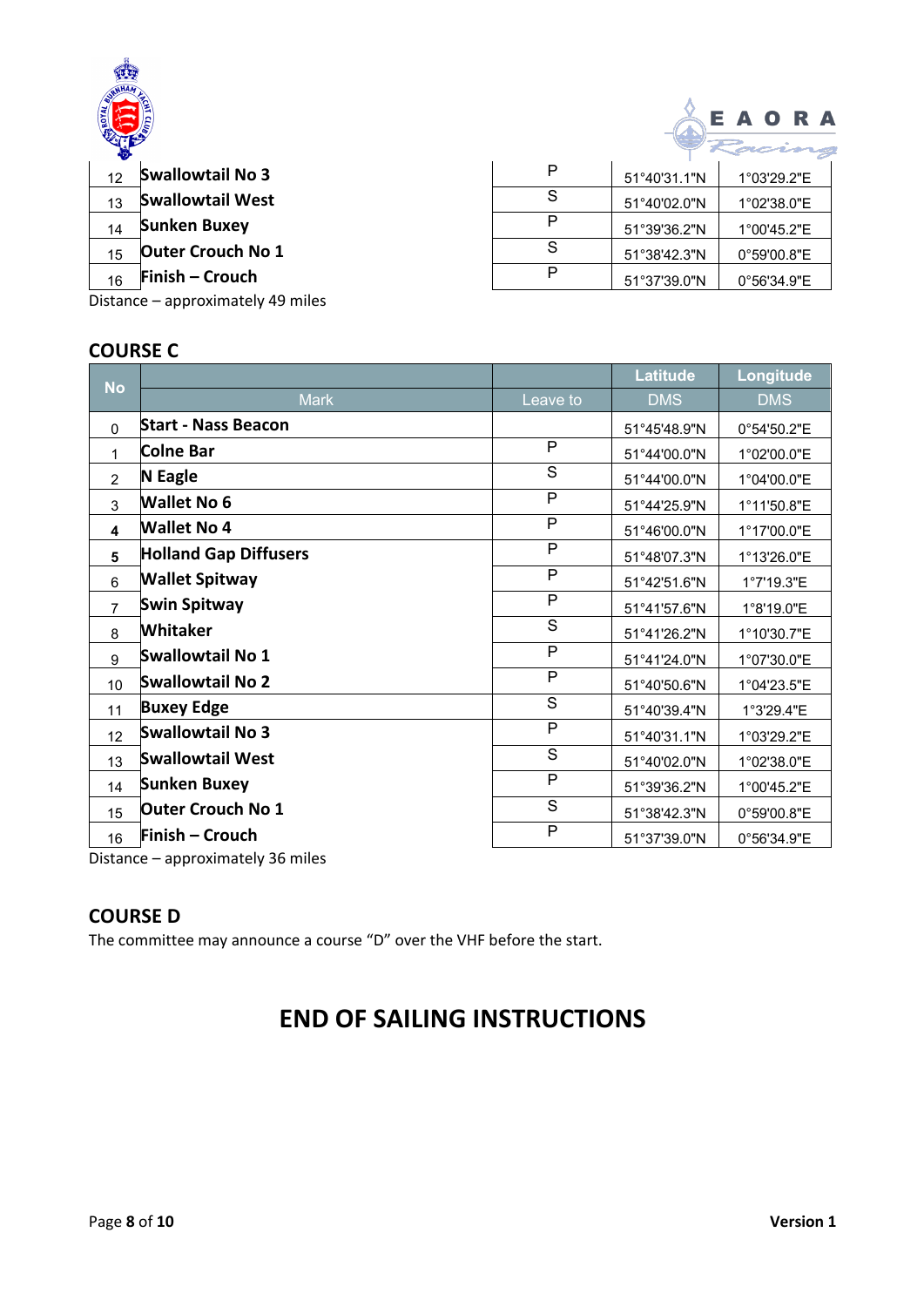



## **Additional Notes for Competitors (These notes are NOT part of the Sailing Instructions)**



#### *1. BERTHING ARRANGEMENTS*

#### *At Start*

The Mersea Moorings Association mooring charges for visiting race boats per night will be as follows: 35 feet and under - £5.00 Over 35 feet - £7.50. The fees will be collected by the Launchman when the mooring is allocated.

#### *At Finish*

Swinging mooring are available from

- Priors Boat Yard (01621 782160 or thebridge@priorsboatyard.com)
- The Royal Corinthian Yacht Club

Marina

• Burnham Yacht Harbour

#### *2. LAUNCH SERVICE*

#### *At Start*

A pre-race launch service will run from 0630 hours(call Sign YC1 on ch 37A M1). This is primarily for the Committee Boat crew but can also accommodate race boat's crew.

#### *At Finish*

The RBYC launch service (call sign RB1 on VHF 37) will be available on Sunday after racing.

#### *3. CATERING*

The RBYC bar will be open after racing and for the Prize Giving. Bar food will be available.

#### *4. CAR PARKING*

#### **Car Parking at West Mersea**

The car park immediately behind the WMYC Clubhouse has a stay limit of 12 hrs and is reserved for cars displaying authorised stickers. The Council car park between the Clubhouse and the water has a limited stay period for which you have to pay, except after 1800 if you are visiting for the evening. You will receive a ticket if you park without a pay/display ticket showing the correct charge. Please do not leave vehicles parked in this park on a long-term basis.